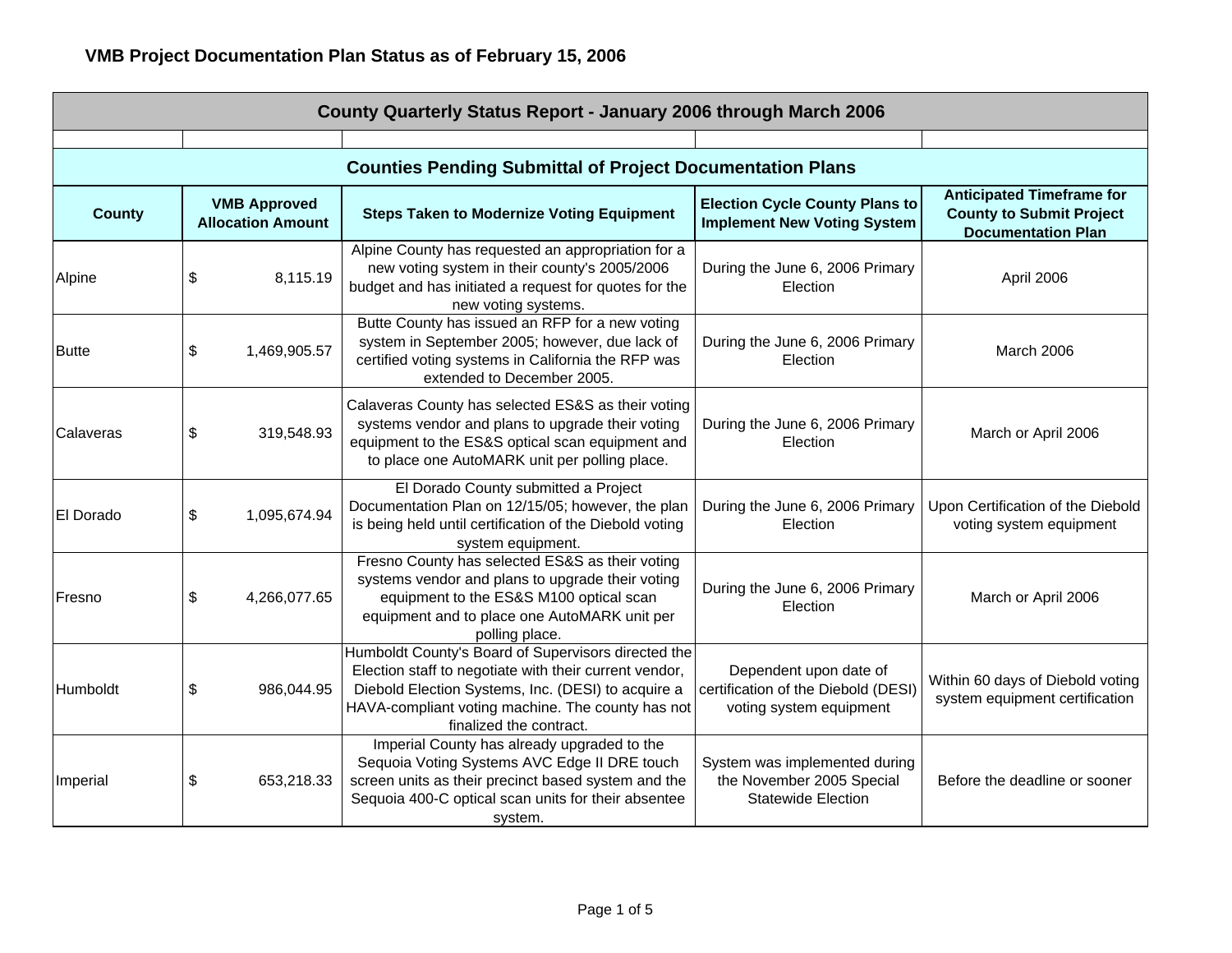| County Quarterly Status Report - January 2006 through March 2006 |    |                                                 |                                                                                                                                                                                                                                                                                                                                                                                                                                                 |                                                                                                        |                                                                                                  |
|------------------------------------------------------------------|----|-------------------------------------------------|-------------------------------------------------------------------------------------------------------------------------------------------------------------------------------------------------------------------------------------------------------------------------------------------------------------------------------------------------------------------------------------------------------------------------------------------------|--------------------------------------------------------------------------------------------------------|--------------------------------------------------------------------------------------------------|
|                                                                  |    |                                                 |                                                                                                                                                                                                                                                                                                                                                                                                                                                 |                                                                                                        |                                                                                                  |
| <b>Counties Pending Submittal of Project Documentation Plans</b> |    |                                                 |                                                                                                                                                                                                                                                                                                                                                                                                                                                 |                                                                                                        |                                                                                                  |
| <b>County</b>                                                    |    | <b>VMB Approved</b><br><b>Allocation Amount</b> | <b>Steps Taken to Modernize Voting Equipment</b>                                                                                                                                                                                                                                                                                                                                                                                                | <b>Election Cycle County Plans to</b><br><b>Implement New Voting System</b>                            | <b>Anticipated Timeframe for</b><br><b>County to Submit Project</b><br><b>Documentation Plan</b> |
| lLake                                                            | \$ | 417,320.58                                      | Lake County has attended voting system<br>demonstrations in order to make a decision on the<br>best vendor for their county's voters.                                                                                                                                                                                                                                                                                                           | Unknown until a voting system is<br>chosen                                                             | Prior to the deadline                                                                            |
| Madera                                                           | \$ | 642,094.85                                      | Madera County plans to release an RFP for their new<br>voting system in February 2006 and anticipates<br>making a selection by March 2006.                                                                                                                                                                                                                                                                                                      | During the June 6, 2006 Primary<br>Election                                                            | April 2006                                                                                       |
| Merced                                                           | \$ | 1,056,294.37                                    | Merced County entered into a lease purchase for the<br>ES&S iVotronic DRE touch screen units as their<br>precinct based system and the ES&S Model 650<br>optical scan units for their absentee system two and<br>one-half years ago. The iVotronic DRE unit does not<br>have an approved AVVPAT printer at this time.<br>Merced County is currently investigating their options<br>on how to proceed with their voting system<br>modernization. | Dependent upon date of<br>certification of the ES&S iVotronic<br>DRE units with a printer<br>component | By the End of 2006                                                                               |
| IModoc                                                           | \$ | 76,314.42                                       | Modoc County is unwilling to commit to a system at<br>this time. Modoc County currently uses the Diebold<br>AccuVote optical system. The county does not want<br>to use two different voting system vendors; however,<br>the Diebold DRE units are pending certification for<br>use in California.                                                                                                                                              | Unknown                                                                                                | Unknown                                                                                          |
| Nevada                                                           | \$ | 866,431.28                                      | Nevada County initiated an RFP in December 2005;<br>however, the county has not yet selected a voting<br>system vendor.                                                                                                                                                                                                                                                                                                                         | Nevada County is actively<br>pursuing an Interim Plan for June<br>2006                                 | Unknown                                                                                          |
| San Luis Obispo                                                  | \$ | 1,690,189.44                                    | San Luis Obispo County has signed a contract with<br>ES&S to purchase the AutoMARK Voter Assist<br>Terminals. The county plans to purchase and deploy<br>the ES&S M100 optical scan units after the<br>November 2006 General Election.                                                                                                                                                                                                          | During the June 6, 2006 Primary<br>Election for the AutoMARK<br>components                             | March 2006                                                                                       |
| San Mateo                                                        | \$ | 4,569,941.98                                    | San Mateo County has identified a vendor but has<br>not signed a voting system equipment contract at this<br>time.                                                                                                                                                                                                                                                                                                                              | During the June 6, 2006 Primary<br>Election                                                            | March 2006                                                                                       |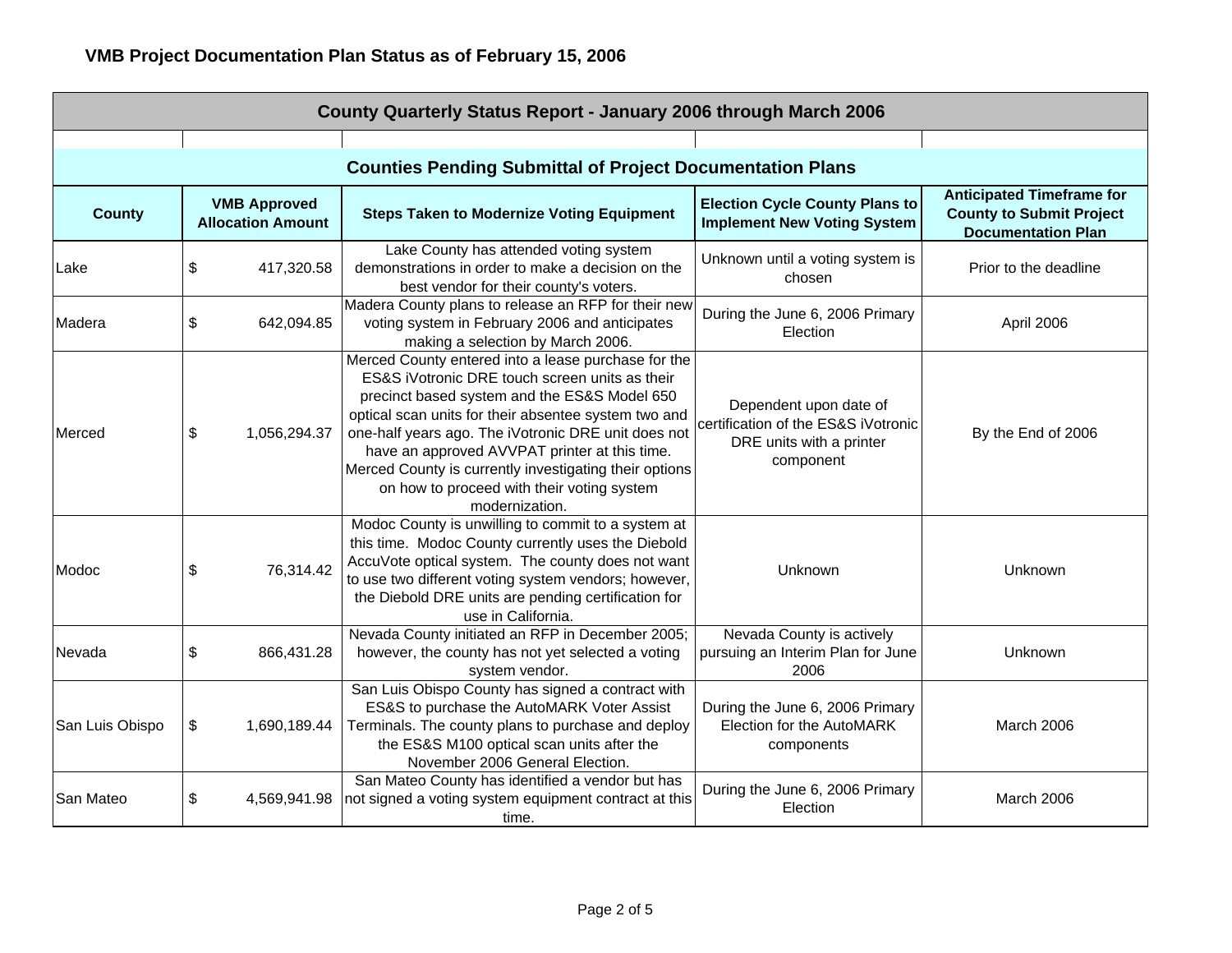| County Quarterly Status Report - January 2006 through March 2006                           |                                                 |                                                                                                                                                                                                                             |                                                                                          |                                                                                                  |  |
|--------------------------------------------------------------------------------------------|-------------------------------------------------|-----------------------------------------------------------------------------------------------------------------------------------------------------------------------------------------------------------------------------|------------------------------------------------------------------------------------------|--------------------------------------------------------------------------------------------------|--|
| <b>Counties Pending Submittal of Project Documentation Plans</b>                           |                                                 |                                                                                                                                                                                                                             |                                                                                          |                                                                                                  |  |
| <b>County</b>                                                                              | <b>VMB Approved</b><br><b>Allocation Amount</b> | <b>Steps Taken to Modernize Voting Equipment</b>                                                                                                                                                                            | <b>Election Cycle County Plans to</b><br><b>Implement New Voting System</b>              | <b>Anticipated Timeframe for</b><br><b>County to Submit Project</b><br><b>Documentation Plan</b> |  |
| Sierra                                                                                     | 43,825.14<br>\$                                 | Sierra is currently working with Diebold on a contract<br>for voting system equipment.                                                                                                                                      | Dependent upon date of<br>certification of the Diebold (DESI)<br>voting system equipment | March or April 2006                                                                              |  |
| Sonoma                                                                                     | \$<br>3,269,773.85                              | Sonoma County has initiated and is continuing its<br>RFP planning process and anticipates making a<br>selection by March 2006. It is unknown at this time<br>as to which voting system Sonoma County intends to<br>upgrade. | Phase 1 During the June 6, 2006<br><b>Primary Election</b>                               | Prior to April 2006                                                                              |  |
| <b>Trinity</b>                                                                             | \$<br>117,000.00                                | Trinity County plans to upgrade to the Diebold TSx<br>touch screen units once the system is certified to<br>fulfill the federal and state accessibility requirement                                                         | During the June 6, 2006 Primary<br>Election                                              | Upon Certification of the Diebold<br>voting system equipment                                     |  |
| Tuolumne                                                                                   | 410,726.23<br>\$                                | Tuolumne County has selected ES&S as their voting<br>systems vendor and plans to upgrade their voting<br>equipment to the ES&S M100 optical scan<br>equipment and to place one AutoMARK unit per<br>polling place.          | During the June 6, 2006 Primary<br>Election                                              | March 2006                                                                                       |  |
| Yolo                                                                                       | \$<br>1,085,882.12                              | Yolo County is currently negotiating with Hart<br>InterCivic and VotePad assistive device.                                                                                                                                  | During the June 6, 2006 Primary<br>Election                                              | Unknown                                                                                          |  |
|                                                                                            |                                                 |                                                                                                                                                                                                                             |                                                                                          |                                                                                                  |  |
|                                                                                            |                                                 | Project Documentation Plans for February 15, 2006 VMB Meeting                                                                                                                                                               |                                                                                          |                                                                                                  |  |
| <b>Initial VMB Approved</b><br><b>Formula Allocation</b><br><b>County</b><br><b>Amount</b> |                                                 | <b>Comments</b>                                                                                                                                                                                                             |                                                                                          |                                                                                                  |  |
| Colusa                                                                                     | \$<br>121,292.74                                | Pending Phase 2 Plan                                                                                                                                                                                                        |                                                                                          |                                                                                                  |  |
| Santa Barbara                                                                              | \$<br>2,749,794.06                              | VMB Approved Phase 1 Plan on January 15, 2003<br>and issued funding award in the amount of<br>\$1,080,148.00                                                                                                                |                                                                                          |                                                                                                  |  |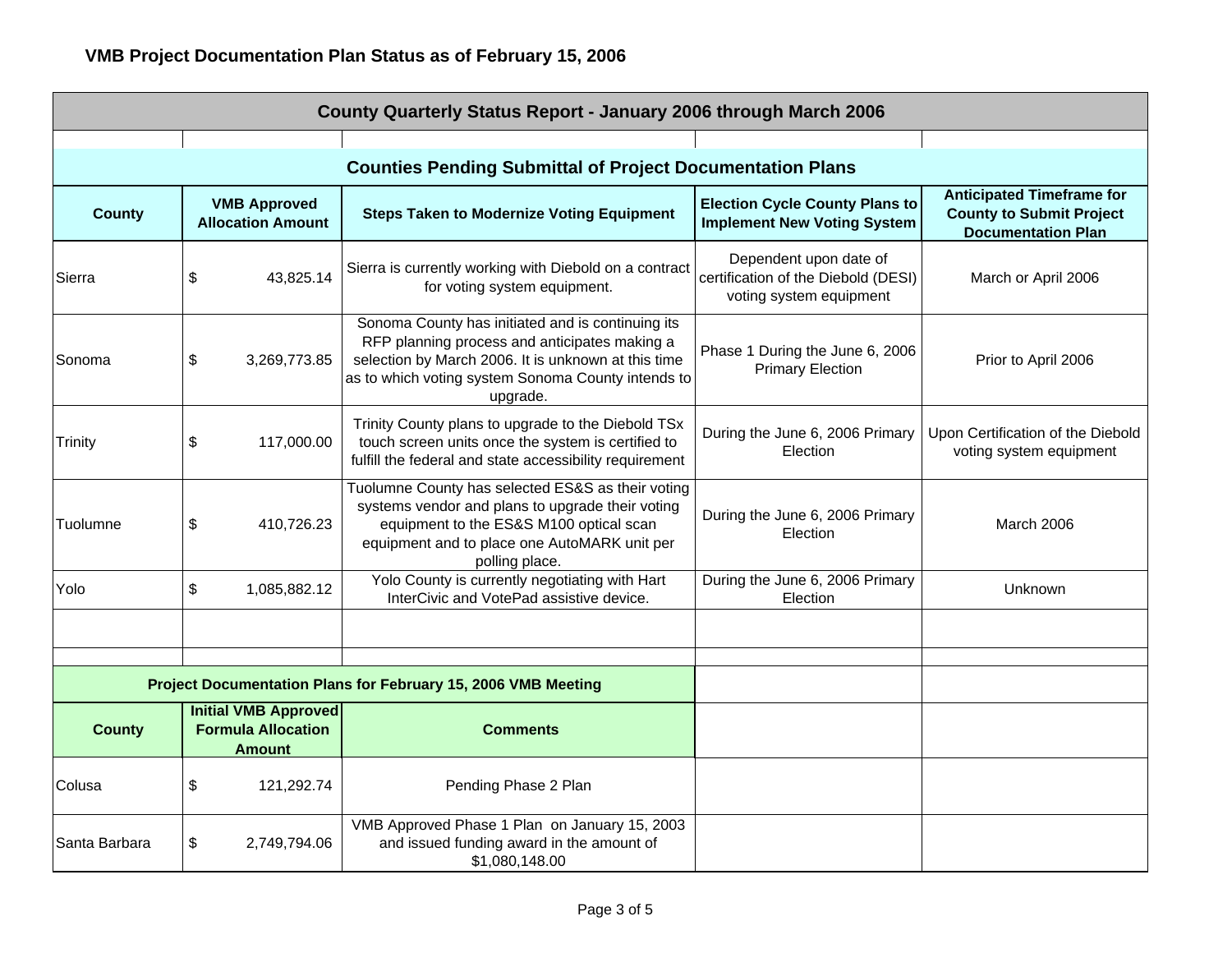| County Quarterly Status Report - January 2006 through March 2006 |                                                                           |               |                                                                                                                      |    |                                                       |                                                                                                                                        |  |
|------------------------------------------------------------------|---------------------------------------------------------------------------|---------------|----------------------------------------------------------------------------------------------------------------------|----|-------------------------------------------------------|----------------------------------------------------------------------------------------------------------------------------------------|--|
|                                                                  |                                                                           |               |                                                                                                                      |    |                                                       |                                                                                                                                        |  |
|                                                                  | <b>Counties with Approved Phased Approach Project Documentation Plans</b> |               |                                                                                                                      |    |                                                       |                                                                                                                                        |  |
| <b>County</b>                                                    | <b>VMB Approved</b><br><b>Allocation Amount</b>                           |               | <b>Meeting Date VMB Approved Project</b><br><b>Documentation Plan and Phase 1 Funding Award</b><br><b>Allocation</b> |    | <b>Remaining Phase 2 Formula</b><br><b>Allocation</b> | <b>Anticipated Timeframe for</b><br><b>County to Submit Next Phase</b>                                                                 |  |
| Contra Costa                                                     | \$                                                                        | 4,959,984.00  | November 16, 2005 (Phase 1) - \$4,959,984.00                                                                         | \$ | 1,776,405.70                                          | Unknown                                                                                                                                |  |
| Lassen                                                           | \$                                                                        | 207,796.11    | July 16, 2003 (Phase 1) - \$105,635.48                                                                               | \$ | 102,160.63                                            | Dependent upon certification of a<br>paper-based accessible system<br>compatible with current Diebold<br>AccuVote optical scan system. |  |
| Los Angeles                                                      | \$                                                                        | 49,636,590.28 | February 9, 2004 (Phase 1) - \$639,071.25                                                                            | \$ | 48,997,519.03                                         | Dependent upon certification of<br>the InkaVote enhanced system<br>with Precinct Ballot Readers<br>(PBRs).                             |  |
| Marin                                                            | \$                                                                        | 1,879,587.19  | July 27, 2005 (Phase 1) - \$667,091.21                                                                               | \$ | 1,212,495.98                                          | Dependent upon certification of<br>more accessible voting systems.                                                                     |  |
| Mariposa                                                         | \$                                                                        | 145,591.18    | January 15, 2003 (Phase 1) - \$98,644.12                                                                             | \$ | 46,947.06                                             | March or April 2006                                                                                                                    |  |
| Placer                                                           | \$                                                                        | 2,015,870.78  | May 10, 2004 (Phase 1) - \$1,514,901.08                                                                              | \$ | 500,969.70                                            | Once a state-certified accessible<br>voting system has been identified<br>for use by Placer County.                                    |  |
| San Francisco                                                    | \$                                                                        | 5,742,339.82  | March 19, 2003 (Phase 1) - \$2,431,303.50                                                                            | \$ | 3,311,036.32                                          | March 2006                                                                                                                             |  |
| Siskiyou                                                         | \$                                                                        | 368,246.57    | May 14, 2003 (Phase 1) - \$258,956.58                                                                                | \$ | 109,289.99                                            | <b>Early 2006</b>                                                                                                                      |  |
| Solano                                                           | \$                                                                        | 2,297,314.00  | September 23, 2005 (Phase 1) - \$1,318,533.00                                                                        | \$ | 978,781.00                                            | August 2006                                                                                                                            |  |
| Stanislaus                                                       | \$                                                                        | 2,438,812.87  | June 17, 2005 (Phase 1) - \$1,126,459.50                                                                             | \$ | 1,312,353.37                                          | In the near future.                                                                                                                    |  |
|                                                                  |                                                                           |               |                                                                                                                      | \$ | 58,347,958.78                                         |                                                                                                                                        |  |